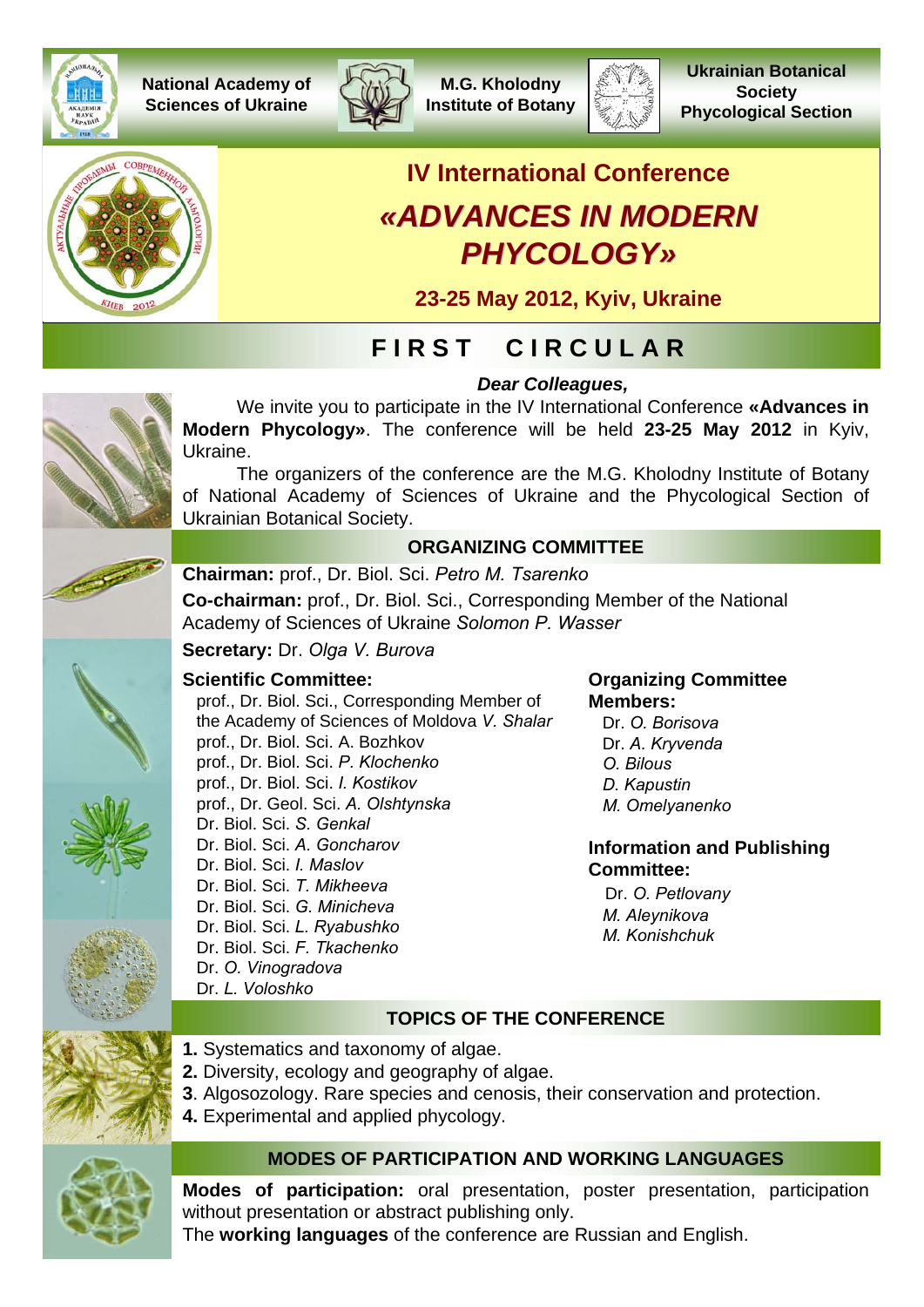#### **REGISTRATION AND ABSTRACT SUBMISSION**

Participants of the conference are invited to fill in the Registration Form online (see our web-site: **www.botany-center.kiev.ua/algae2012\_eng.htm**) and to submit the e-version of abstract(s) in a file. If an abstract has several authors, all of them should fill in the registration form; however, only the first (or presenting) author should attach a file with the abstract.

Deadline for registration and abstract submission – **15 November 2011**.

Confirmation of registration will be sent by e-mail to all registered participants during 5 working days after filling in the online registration form. *If you don't receive the confirmation, please contact the Organizing Committee.*

#### **REGISTRATION FEES**

**Registration fee should be paid after receiving the abstract acceptance confirmation,** which will be sent to all participants of the conference **before 15 February 2012.**

#### **Approximate registration fees are as follows:**

|                                                    | <b>Country</b> |                         |                        |
|----------------------------------------------------|----------------|-------------------------|------------------------|
| <b>Registration fee*</b>                           | <b>Ukraine</b> | <b>countries of NIS</b> | all other<br>countries |
| Abstract publishing only                           | <b>100 UAH</b> | <b>20 EUR</b>           | <b>50 EUR</b>          |
| Full registration fee                              | <b>150 UAH</b> | <b>30 EUR</b>           | <b>70 EUR</b>          |
| Fee for publication of each<br>additional abstract | <b>50 UAH</b>  | <b>10 EUR</b>           | <b>30 EUR</b>          |

\***Registration fee for post-graduate students are 50% from those shown in the table.**

**Full registration fee** should be paid by every participant of the conference (both first authors and co-authors).

**Abstract publishing only** requires one registration fee for one abstract (no matter how many authors it has). The fee includes the shipment cost for one copy of the Book of Abstracts.

**If you want to submit several abstracts, you need to pay extra fees (***see the table above***).**

*Registration fee does not cover hotel accommodations and lunches. Prepayment for accommodation should be made together with registration fee payment. Detailed information will be in the second circular.*

#### **IMPORTANT DATES OF THE CONFERENCE**

| 15 November 2011    | Deadline for registration and abstract submission                                     |  |
|---------------------|---------------------------------------------------------------------------------------|--|
| 15 February 2012    | Abstract acceptance confirmation, invitation to the<br>conference and second circular |  |
| <b>5 April 2012</b> | Deadline for registration fee payment and accommodation<br>prepayment                 |  |
| 23 May 2012         | Conference opens                                                                      |  |
| 25 May 2012         | <b>Conference closes</b>                                                              |  |